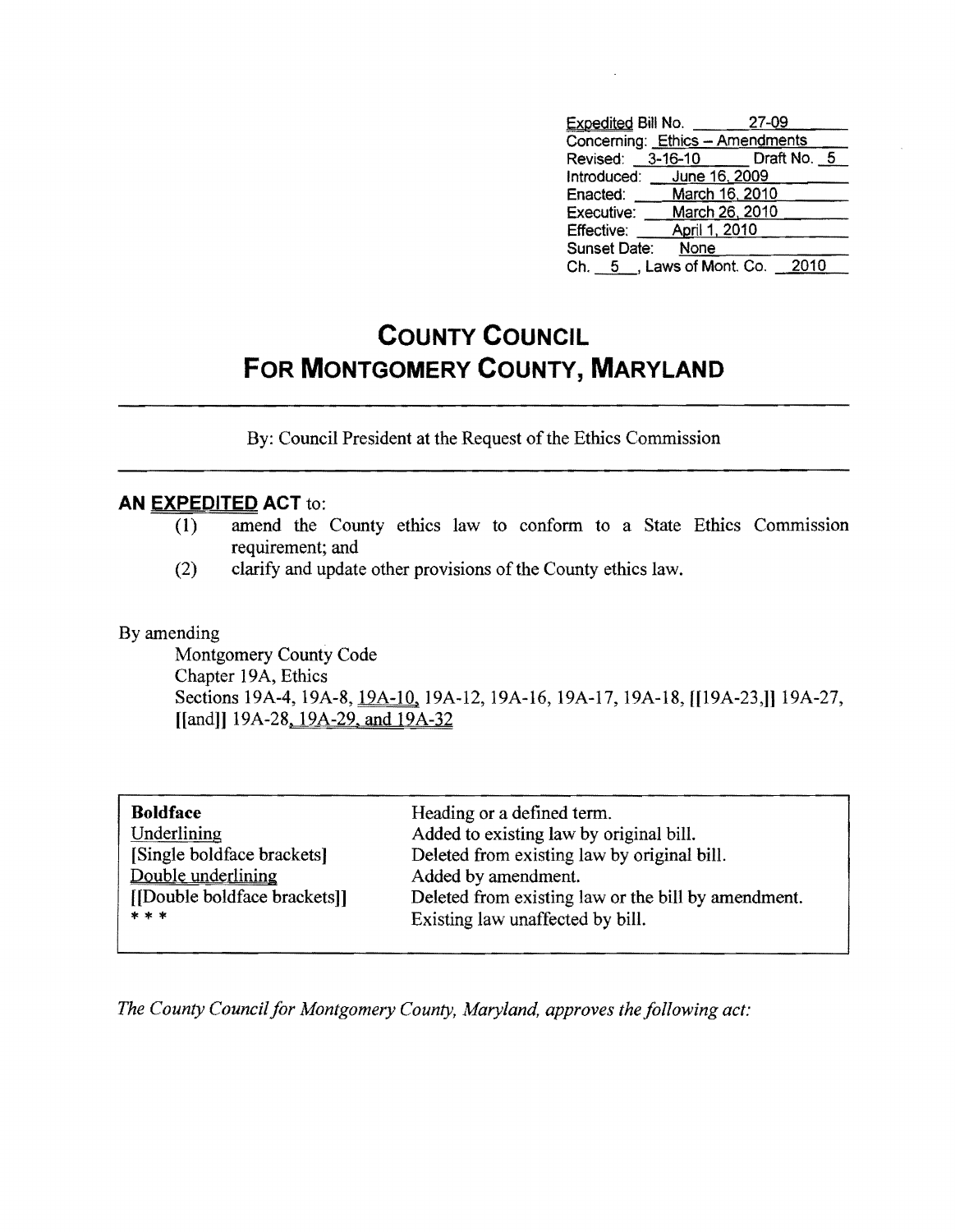$\frac{1}{2}$ 

 $\frac{1}{3} \frac{1}{2} \frac{1}{2}$ 

| $\mathbf{1}$            |          | Sec 1. Sections 19A-4, 19A-8,, 19A-10, 19A-12, 19A-16, 19A-17, 19A-18,                  |
|-------------------------|----------|-----------------------------------------------------------------------------------------|
| $\overline{2}$          |          | $[19A-23,]$ 19A-27, [[and]] 19A-28, 19A-29, and 19A-32, are amended as                  |
| $\overline{\mathbf{3}}$ | follows: |                                                                                         |
| $\overline{\mathbf{4}}$ | 19A-4.   | Definitions.                                                                            |
| 5                       |          | $\ast$<br>*<br>4                                                                        |
| 6                       | (i)      | <b>Immediate family</b> means spouse and dependent children. $\underline{A}$ child is a |
| $\tau$                  |          | <u>dependent if the child may be claimed as a dependent for federal</u>                 |
| 8                       |          | income tax purposes. For a public employee, immediate family also                       |
| 9                       |          | includes the employee's domestic partner[,] if the partner is receiving                 |
| 10                      |          | County benefits.                                                                        |
| 11                      | (j)      | Interest or economic interest means any source of income or any                         |
| 12                      |          | other legal or equitable economic interest, whether or not the interest                 |
| 13                      |          | is subject to an encumbrance or a condition, which is owned or held[,]                  |
| 14                      |          | in whole or in part, jointly or severally, and directly or indirectly.                  |
| 15                      |          | Interest does not include:                                                              |
| 16                      |          | $\ast$<br>∗<br>*                                                                        |
| 17                      |          | an interest in a common trust fund or a trust that forms part of a<br>(4)               |
| 18                      |          | pension plan or profit-sharing plan that:                                               |
| 19                      |          | has more than 25 participants; and<br>(A)                                               |
| 20                      |          | the Internal Revenue Service has determined [qualifies as<br>(B)                        |
| 21                      |          | al to be a qualified trust or college savings plan under                                |
| 22                      |          | [sections 401 and 501 of] the Internal Revenue Code[[.]].                               |
| 23                      |          | and                                                                                     |
| 24                      |          | an interest in a mutual fund (including a closed-end fund and a<br>(5)                  |

 $\sim 10^7$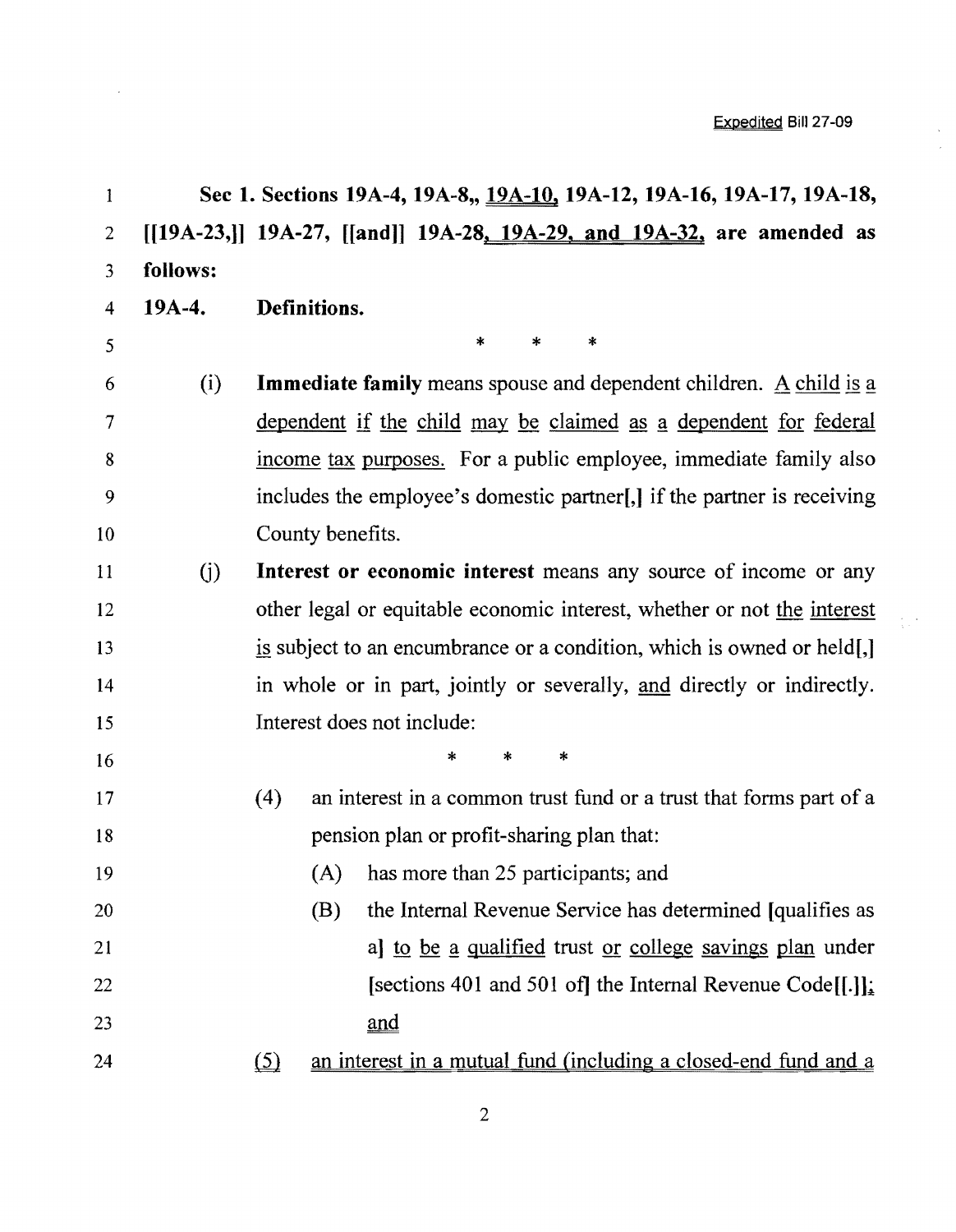| 25 |          |          | unit investment trust) regulated by the Securities and Exchange                |
|----|----------|----------|--------------------------------------------------------------------------------|
| 26 |          |          | Commission, in which the investor does not control the                         |
| 27 |          |          | purchase or sale of the individual securities the fund holds.                  |
| 28 |          |          | *<br>$\ast$<br>*                                                               |
| 29 | $19A-8.$ | Waivers. |                                                                                |
| 30 |          |          | $\star$<br>*<br>∗                                                              |
| 31 | $\Omega$ |          | Each waiver request must:                                                      |
| 32 |          | $\Omega$ | be in writing;                                                                 |
| 33 |          | (2)      | be signed under oath by the public employee who applies for                    |
| 34 |          |          | the waiver;                                                                    |
| 35 |          | (3)      | disclose all material facts;                                                   |
| 36 |          | (4)      | show how the employee meets the applicable waiver standard,                    |
| 37 |          |          | and                                                                            |
| 38 |          | (5)      | include a statement from the public employee's agency head (or                 |
| 39 |          |          | the Chief Administrative Officer if the employee is not                        |
| 40 |          |          | supervised by an agency head) indicating whether the agency                    |
| 41 |          |          | head concurs with the waiver request.                                          |
| 42 |          |          | $[(f)]$ (g) The Commission must disclose to the public any waiver request that |
| 43 |          |          | it grants[.] and, on request of any person, must disclose the underlying       |
| 44 |          |          | waiver request and any statement filed under subsection $(f)(5)$ from          |
| 45 |          |          | the employee's agency head or the Chief Administrative Officer. If             |
| 46 |          |          | the Commission denies a request for a waiver [is denied], the                  |
| 47 |          |          | Commission may publish its response as an advisory opinion under               |
| 48 |          |          | Section 19A-7(b). But the identity of any public employee who                  |
| 49 |          |          | applies for a waiver must be kept confidential until the waiver is             |

 $\sim 10^{11}$  km  $^{-1}$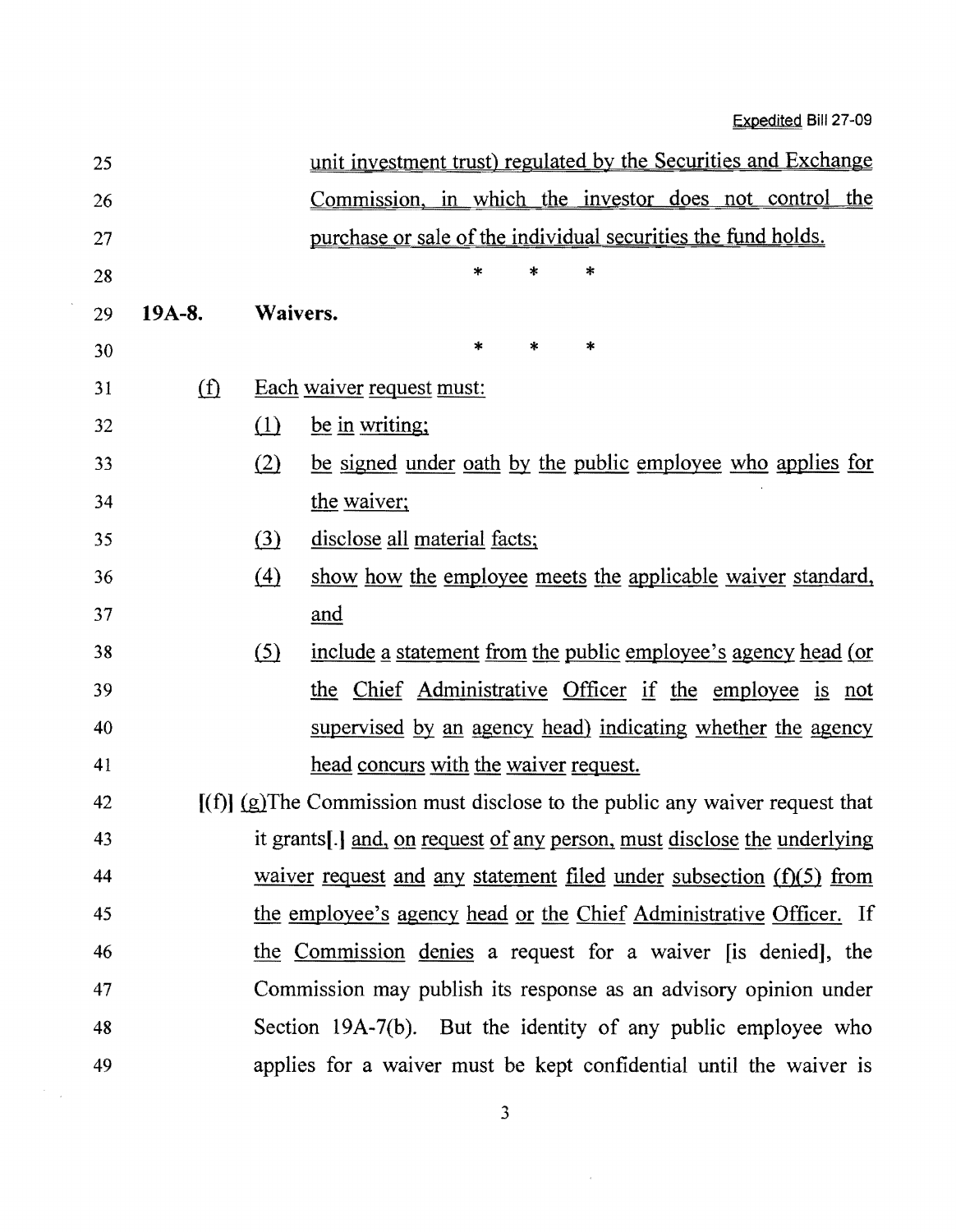$\epsilon$ 

| 50 |               | The Commission may reveal the identity of any public<br>granted.         |
|----|---------------|--------------------------------------------------------------------------|
| 51 |               | employee who applies for a waiver that is not granted if:                |
| 52 |               | *                                                                        |
| 53 | <u>(h)</u>    | After giving the public employee notice and an opportunity to            |
| 54 |               | respond, the Commission may revoke any waiver if it finds that the       |
| 55 |               | <u>public employee who applied for the waiver did not disclose a</u>     |
| 56 |               | material fact in the waiver request.                                     |
| 57 | $[(g)]$ $(i)$ | *<br>*<br>*                                                              |
| 58 | $[(h)]$ $(i)$ | *<br>*<br>*                                                              |
| 59 | 19A-10.       | <b>Complaint; Adjudicatory Hearing.</b>                                  |
| 60 |               | *                                                                        |
| 61 | (m)           | If the Commission finds a violation of this Chapter or Sections 2-109,   |
| 62 |               | 11B-51 or 11B-52(a), the Commission may:                                 |
| 63 |               | (1)<br>seek injunctive relief under Section 19A-27;                      |
| 64 |               | (2)<br>proceed under Section 19A-28;                                     |
| 65 |               | (3)<br>seek recovery under Section 19A-29;                               |
| 66 |               | (4)<br>seek the imposition of disciplinary action by appropriate public  |
| 67 |               | employees under Section 19A-30;                                          |
| 68 |               | order the subject of the complaint to stop any violation; [[and]]<br>(5) |
| 69 |               | (6)<br>issue a public or private reprimand, and                          |
| 70 |               | impose a fine which does not exceed \$1000.<br>(7)                       |
| 71 |               | *<br>*                                                                   |
| 72 | $19A-12.$     | Restrictions on other employment and business ownership.                 |
| 73 | (a)           | General restrictions.                                                    |
| 74 |               | $\ast$<br>*<br>*                                                         |
|    |               |                                                                          |

4

 $\ddot{\phantom{a}}$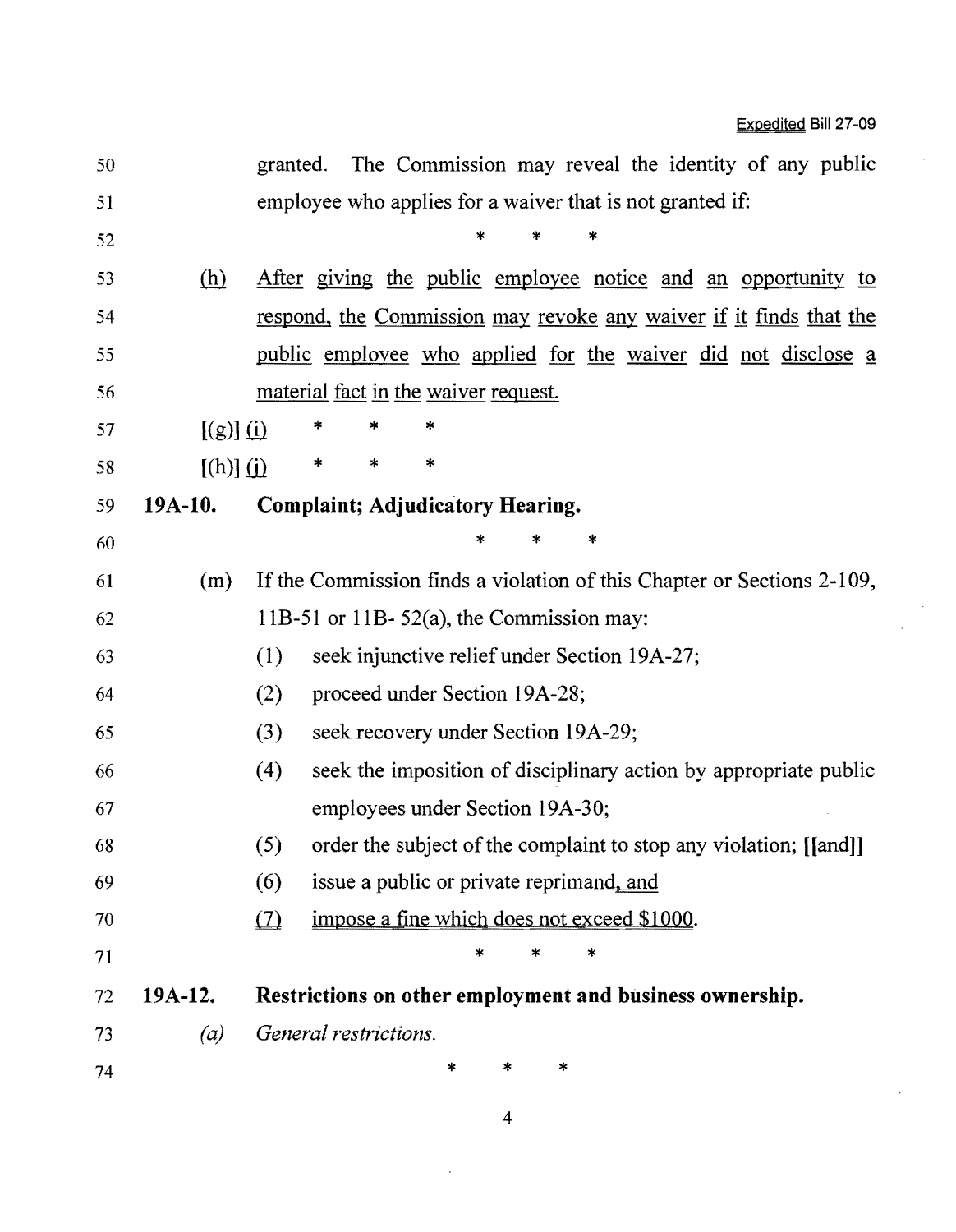| 75 |         | After giving the public employee notice and an opportunity to<br>(5)      |
|----|---------|---------------------------------------------------------------------------|
| 76 |         | respond, the Commission may revoke any action approving an                |
| 77 |         | employment request if it finds that the public employee did not           |
| 78 |         | disclose a material fact in the request.                                  |
| 79 | (b)     | <i>Specific restrictions.</i> Unless the Commission grants a waiver under |
| 80 |         | subsection 19A-8(b), a public employee must not:                          |
| 81 |         |                                                                           |
| 82 |         | (2)<br>any employment relationship that [would]<br>hold<br>could          |
| 83 |         | reasonably be expected to impair the impartiality and                     |
| 84 |         | independence of judgment of the public employee.                          |
| 85 |         |                                                                           |
| 86 | 19A-16. | Soliciting or accepting gifts.                                            |
| 87 |         | *                                                                         |
| 88 | (d)     | Subsection (c) does not apply to:                                         |
| 89 |         | (1)<br>meals and beverages [under] which do not exceed \$50 [per          |
| 90 |         | event or a higher amount, not to exceed \$100, that the                   |
| 91 |         | Commission sets] <u>from the same source in any calendar year</u> ;       |
| 92 |         | *                                                                         |
| 93 |         | (5) gifts to [a public employee who must file a public financial          |
| 94 |         | disclosure statement under subsection $19A-17(a)$ , an elected            |
| 95 |         | official, or that official's designee who is assigned to represent        |
| 96 |         | the official at an event included in this paragraph, if the gift:         |
| 97 |         | ∗<br>*<br>$\ast$                                                          |
| 98 | (f)     | A public employee who receives a gift that the public employee must       |
| 99 |         | not accept under this Section must report the gift to the Commission,     |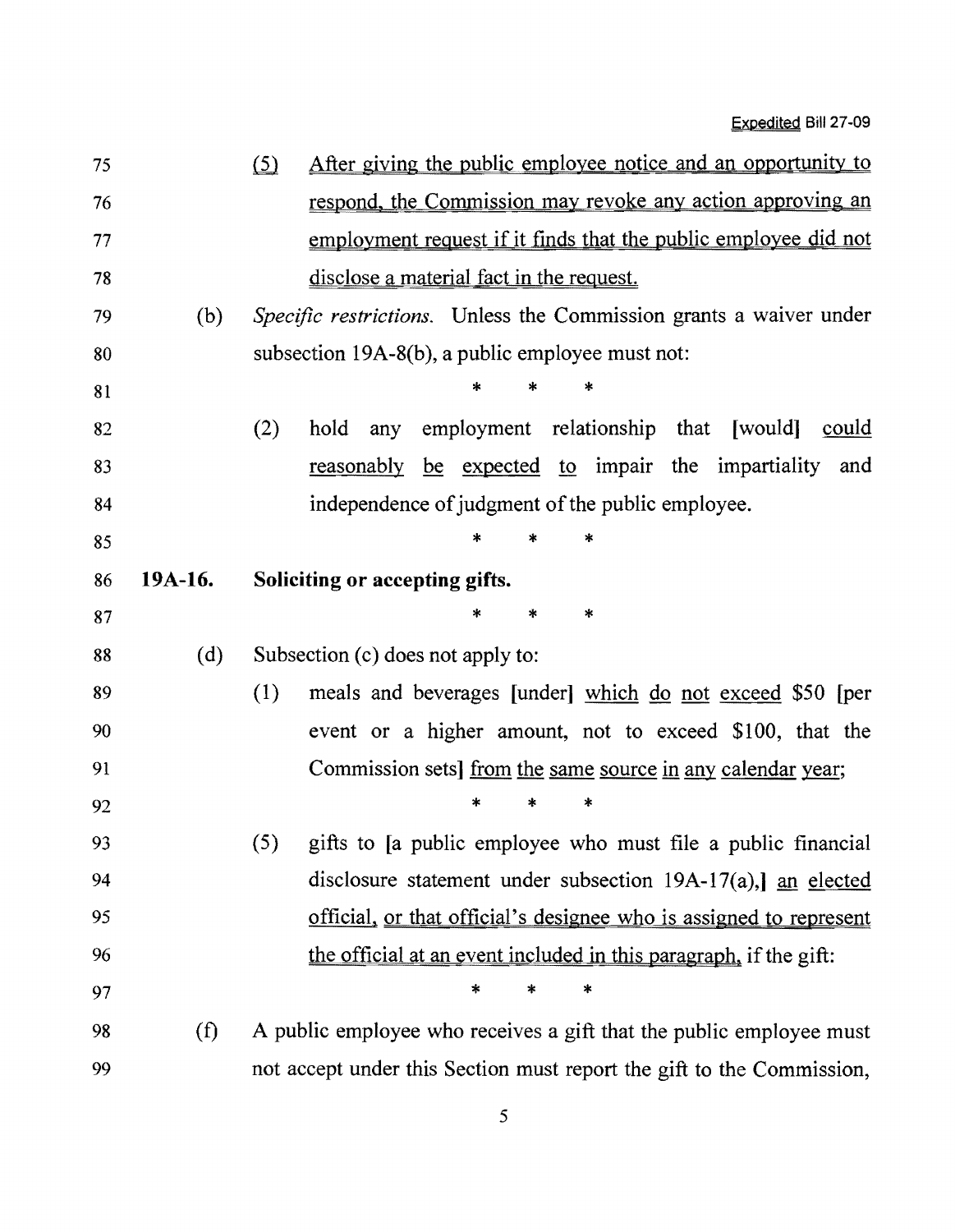$\bar{z}$ 

 $\bar{\bar{z}}$ 

| 100 |         | if otherwise required to report it, and return the gift to the donor or   |
|-----|---------|---------------------------------------------------------------------------|
| 101 |         | transfer the gift to the County. If the unacceptable gift is a perishable |
| 102 |         | item, the employee, instead of transferring the gift to the County, may   |
| 103 |         | transfer it to a charitable or educational organization that can make     |
| 104 |         | timely and effective use of the gift, so long as the employee is not an   |
| 105 |         | officer, director, trustee, partner, or employee of the receiving         |
| 106 |         | organization.                                                             |
| 107 | 19A-17. | Who must file a financial disclosure [statements] statement.              |
| 108 |         | $\ast$<br>∗<br>*                                                          |
| 109 | (b)     | The following persons must file a confidential financial disclosure       |
| 110 |         | statement under oath:                                                     |
| 111 |         | $\ast$<br>*<br>*                                                          |
| 112 |         | [(6)]<br>any non-merit public employee (except temporary consultants      |
| 113 |         | and special legal counsel) paid at a rate above the minimum pay           |
| 114 |         | for pay grade 20, as adjusted from time to time under                     |
| 115 |         | subsection $33-11(b)$ , or the comparable pay grade if the general        |
| 116 |         | salary schedule is revised;                                               |
| 117 |         | $[(7)] (6)^*$<br>∗                                                        |
| 118 |         | *<br>*<br>$[(8)] (7)^*$                                                   |
| 119 | (c)     | In designating public employees to file public or confidential financial  |
| 120 |         | disclosure statements under subsection (a)(4) or (b)[(7)](6), the         |
| 121 |         | Executive should include those employees who have substantial             |
| 122 |         | responsibility for <u>one</u> or more of the following functions;         |
| 123 |         | *<br>$\ast$<br>*                                                          |
| 124 | 19A-18. | Financial disclosure statement; procedures.                               |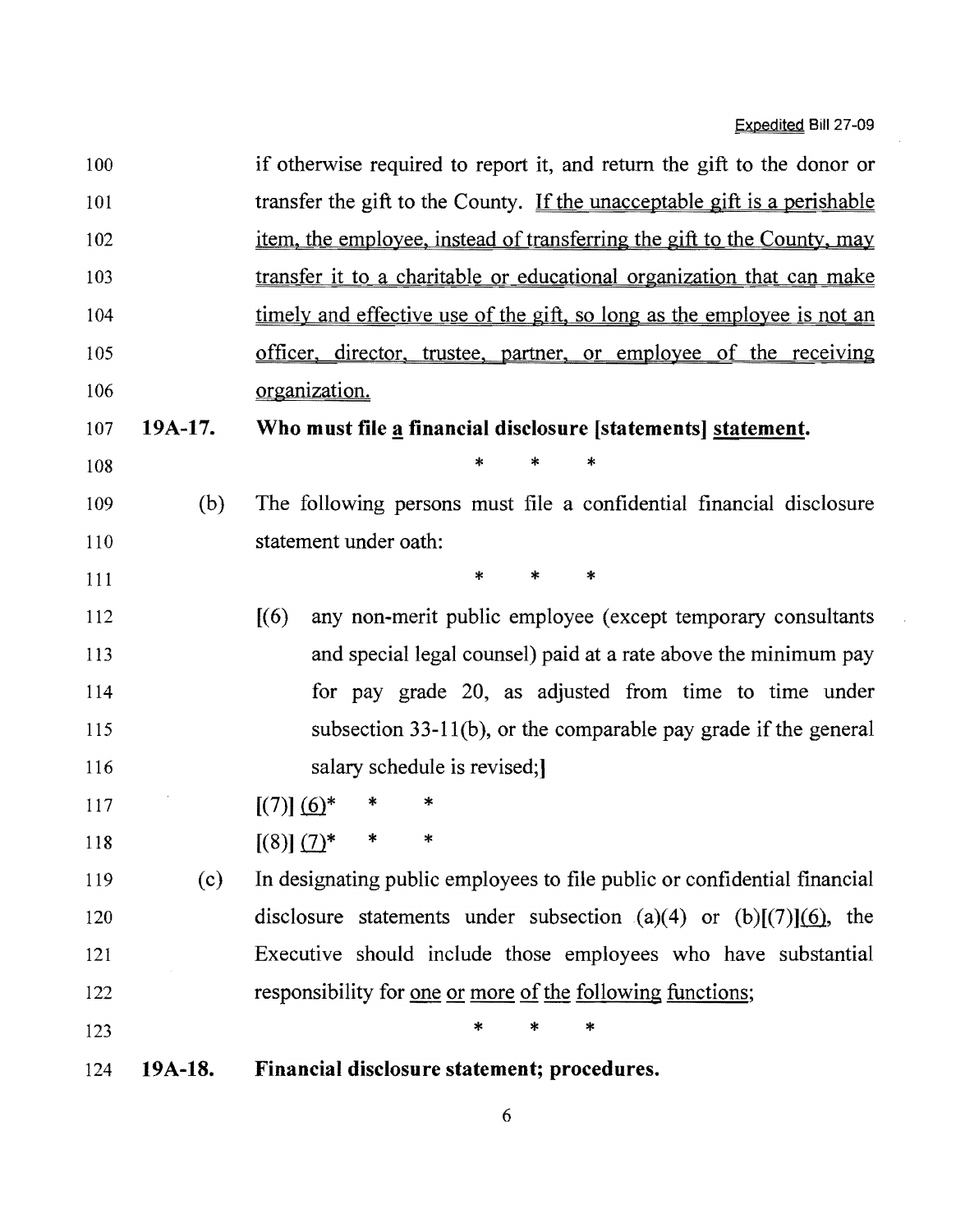- $125$  \* \* \*
- 
- 126 (e) (1) \* \* \*
- 127 (D) The Chief Administrative Officer may designate the head 128 of a County agency to review a statement. A director of 129 **a County agency or the Chief Administrative Officer may** 130 designate the deputy director ofthe agency or the chief of 131 **a** division of the agency to review a statement. The 132 designator [[should]] must inform the Commission of the 133 delegation. The designee is subject to the same rules of 134 confidentiality as the designator.
- 135 (2) After certifying that each part of the statement has been 136 [reviewed] completed and that, on the basis of the information 137 reported, there is no conflict of interest or potential conflict of 138 interest with the filer's official duties, the agency director or 139 Chief Administrative Officer must forward **[it]** the statement to 140 the Commission within 30 days after receiving it. The agency 141 director or the Chief Administrative Officer may retain a copy 142 of the statement for one year after forwarding it to the 143 Commission. If asked by an agency director, the Chief 144 Administrative Officer, the County Executive, a Council 145 member, or the filer of the statement, the Commission must 146 review any statement within 120 days after receiving it.

 $147$  \* \* \*

148 (t) Each public employee required to file an annual financial disclosure 149 statement under Section 19A-17 must also file a financial disclosure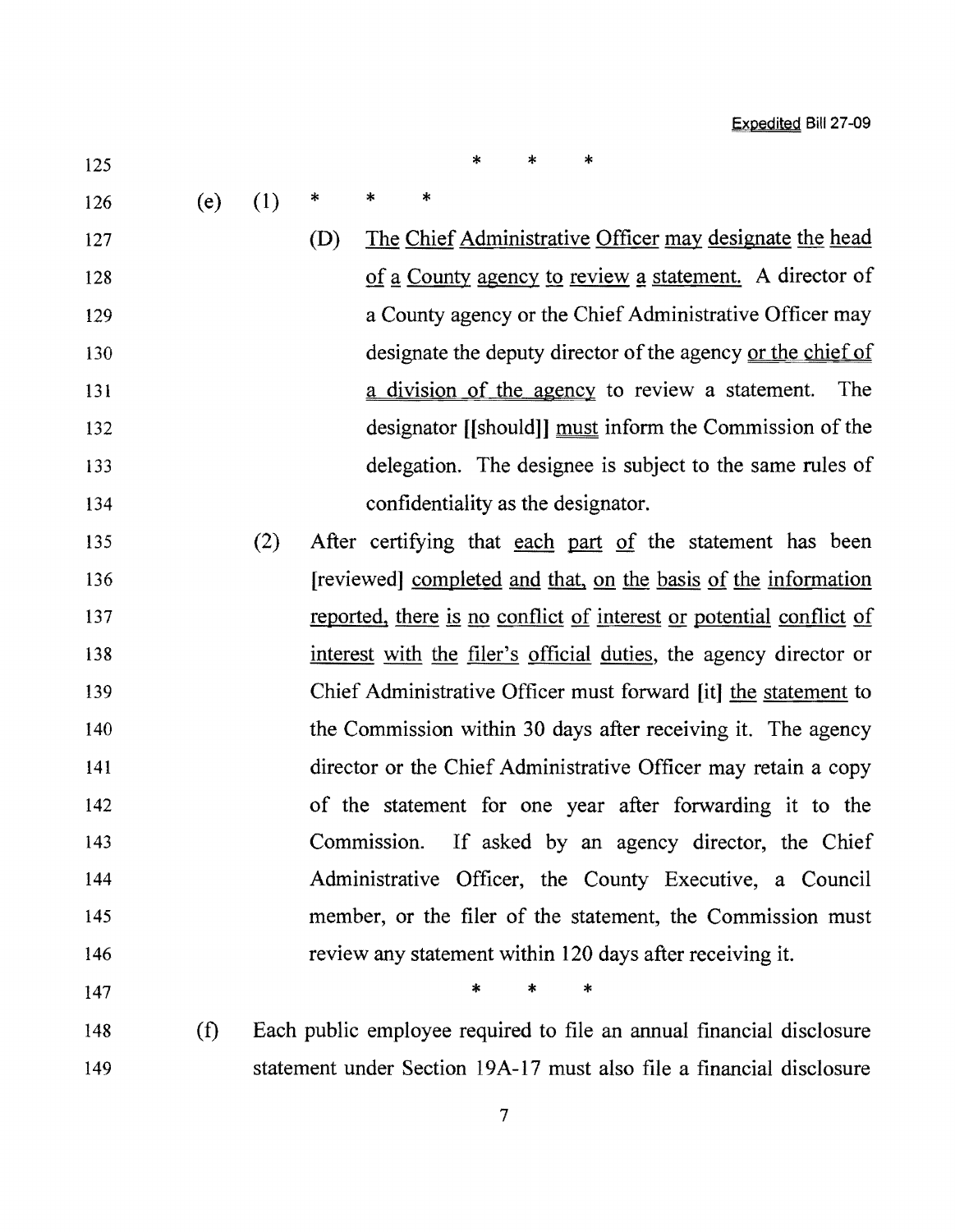$\overline{\phantom{a}}$  $\bar{ }$ 

| 150 |                    | statement:                                                                                |
|-----|--------------------|-------------------------------------------------------------------------------------------|
| 151 |                    | (1)<br>within 15 days after the employee begins employment in a                           |
| 152 |                    | position covered by Section 19A-17, covering the current                                  |
| 153 |                    | calendar year up to the date of filing and, unless the employee                           |
| 154 |                    | has already filed a statement for the previous year, the previous                         |
| 155 |                    | calendar year; and                                                                        |
| 156 |                    | $\ast$<br>*<br>*                                                                          |
| 157 | $\big[19A-23\big]$ | How and when to register as lobbyist.                                                     |
| 158 |                    | *<br>*<br>∗                                                                               |
| 159 | (c)                | A lobbyist must [register separately] <u>file an annual registration</u> form             |
| 160 |                    | and pay any annual registration fee for each employer.]]                                  |
| 161 |                    | *                                                                                         |
| 162 | 19A-27.            | [Petition for injunctive] Injunctive or other relief; cease and desist                    |
| 163 |                    | orders; voiding official actions.                                                         |
| 164 |                    | *<br>*<br>*                                                                               |
| 165 | (d)                | Except as expressly provided otherwise, any remedy specified in this                      |
| 166 |                    | <u>Article may be invoked regardless of whether the Commission has</u>                    |
| 167 |                    | <u>found, after holding a hearing under Section <math>19A-10(c)</math>, that a public</u> |
| 168 |                    | employee violated this Chapter.                                                           |
| 169 | $19A-28.$          | Penalties.                                                                                |
| 170 | (a)                | Unless otherwise indicated, any violation of this Chapter or                              |
| 171 |                    | regulations adopted under it, or any violation of an order of the                         |
| 172 |                    | Commission, is a class A violation.                                                       |
| 173 | <u>(b)</u>         | The County Executive may authorize Commission staff or another                            |
| 174 |                    | County employee to issue a citation for any violation.                                    |

8

 $\sim$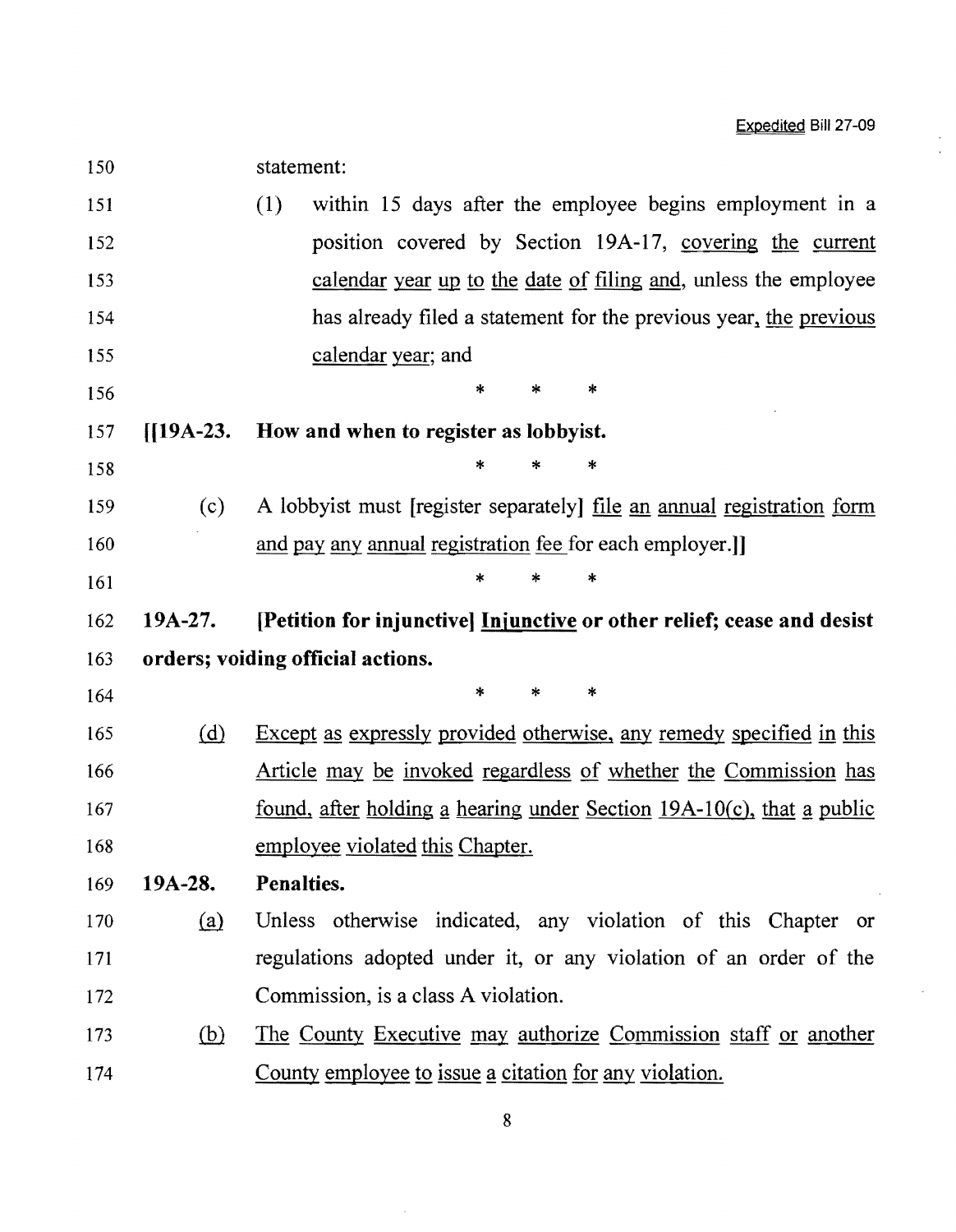175 **19A-29. Civil recovery.** 176 (a) The County may recover damages, property, and the value of anything 177 received by any person in a transaction that violates: 178 (1) Article III of this Chapter; 179 (2) Article XII of Chapter lIB; or 180 (3) Section 2-109. 181 (b) The County may use a setoff, attachment, garnishment, or any other 182 appropriate legal action or proceeding to recover any amount or 183 **property due.** 184  $\begin{array}{ccc} \ast & \ast & \ast \\ \end{array}$ 185 **19A-32. Removal for failure to file financial disclosure statement; fine.**  186 (a) If a public employee does not file a complete financial disclosure 187 statement when required to under Section 19A-18, the Chief 188 Administrative Officer (for employees in the Executive branch) or the 189 County Council staff director (for employees in the legislative branch) 190 may remove the employee from employment with a County agency or 191 from membership on a board, commission or similar body, paid or 192 unpaid. Before an employee is removed for failing to file a financial 193 disclosure statement, the County Attorney must give the employee 30 194 days notice of the proposed removal. The Chief Administrative 195 Officer and the Council staff director must not remove an employee if 196 the employee files the required complete financial disclosure 197 statement within the time specified in the notice. This Section does 198 not apply to an elected public [[employees]] employee. 199 (b) In addition to any action taken under subsection (a), the Commission